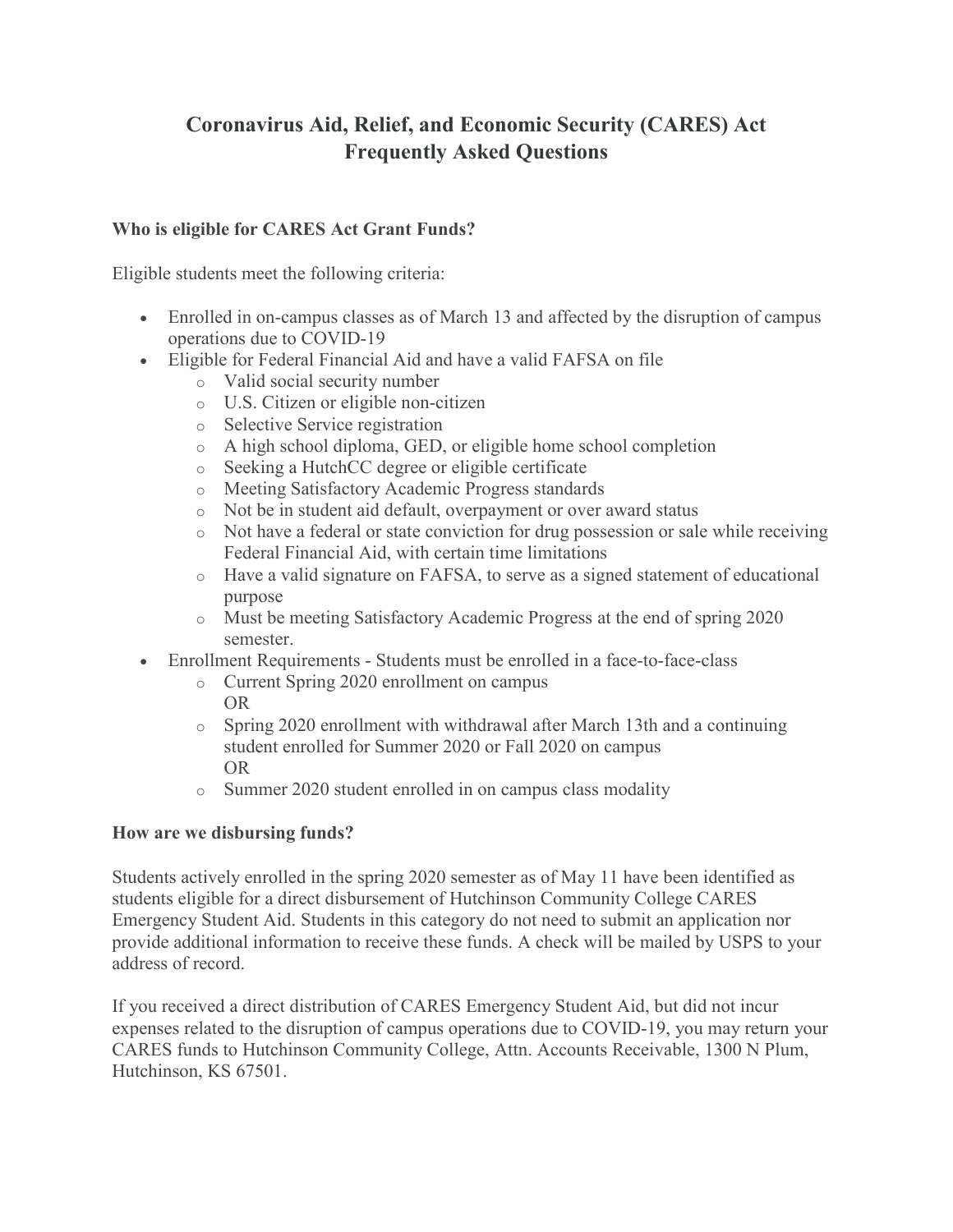## **How do students apply for CARES Funds?**

Students receiving a direct disbursement do not need to complete an application nor submit any other paperwork.

Students who did not receive a direct disbursement, who had expenses related to the disruption of campus operations due to COVID-19, may complete an application to apply for Hutchinson Community College CARES Emergency Student Aid Fund.

#### **What expenses qualify for CARES?**

The U.S. Department of Education specifies that CARES emergency student aid funds are for expenses related to the disruption of campus classes due to COVID-19. Examples of eligible expenses include:

- Technology (laptop, internet, other equipment purchased after March 13)
- Course Materials
- Housing
- Temporary Food Insecurity
- Childcare
- Healthcare
- Travel (out-of-state student returning home)
- Loss of Financial Aid due to Cancellation of Class by Hutchinson Community College

It is important to note that loss of income is not an eligible expense. If you have experienced a loss of income, please contact the Financial Aid Office by emailing **[finaid@hutchcc.edu](mailto:finaid@hutchcc.edu?subject=CARES%20Question)** or calling 620-665-3569.

If you received a direct distribution of CARES Emergency Student Aid, but did not incur expenses related to the disruption of campus operations due to COVID-19, you may return your CARES funds to Hutchinson Community College, Attn. Accounts Receivable, 1300 N Plum, Hutchinson, KS 67501.

# **Will CARES Emergency Student Aid Funds be applied to a student's account charges?**

No. These emergency student aid funds will not be applied to a student's account charges. CARES funding is to assist students with expenses related to the disruption of on-campus operations due to the COVID-19 pandemic. Students awarded funds will receive the full disbursement as a refund.

Students with an account balance should contact the Accounts Receivable Office by emailing studentbill@hutchcc.edu or calling 620-665-3509 regarding payment options